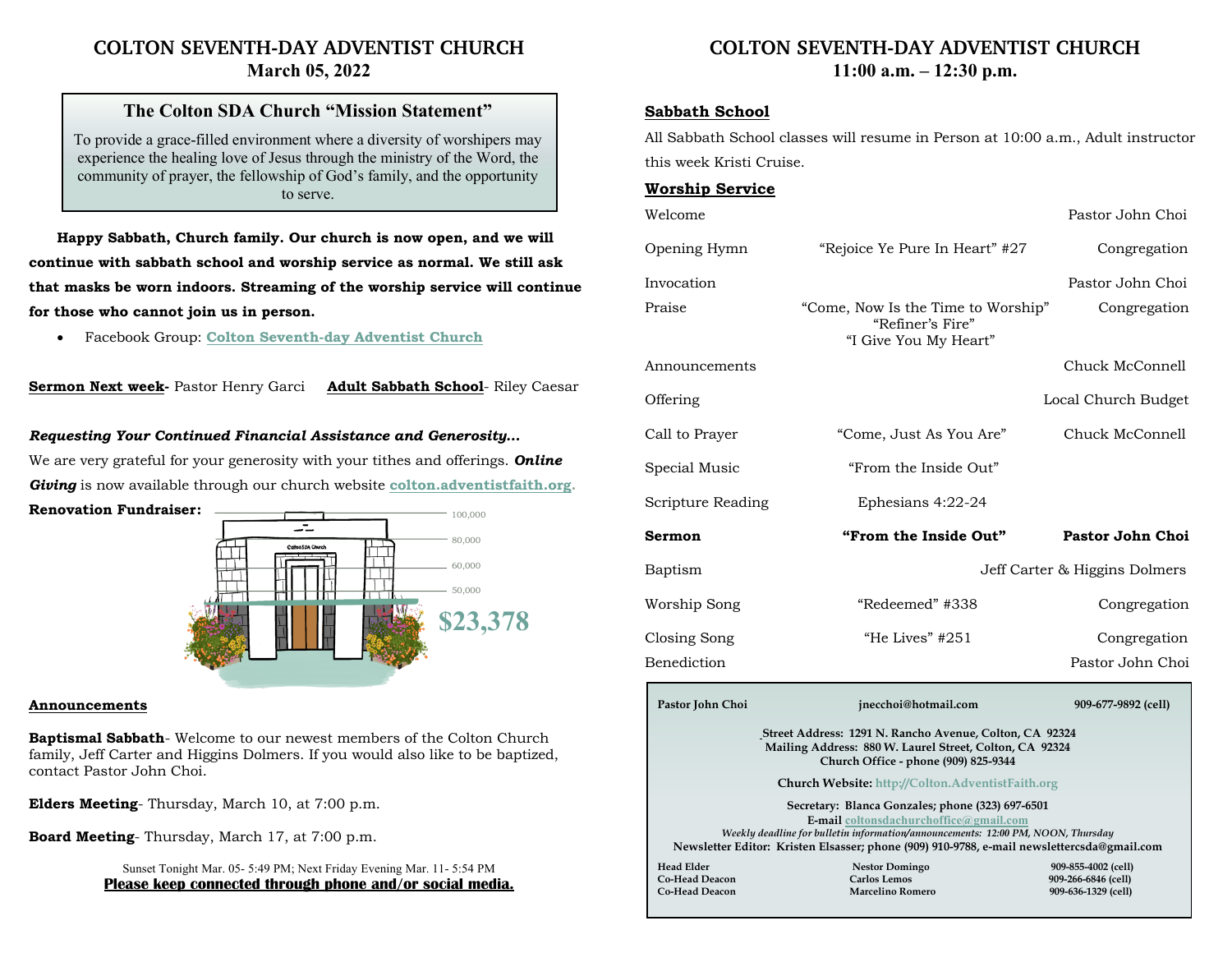#### **Continued Announcements-**

#### **Special Events** – March Birthdays None recorded this week

Colton Church family, how we communicate is crucial as we continue to worship online. We would like to bring some important reminders to our members. We need to have all addresses, phone numbers and emails up to date. In doing so, we acknowledge that this information will only be used for church notifications and prayer requests. As we encourage our members to keep in contact with one another, we also ask that group texts be transparent in nature of the intent. Our church sends group messages to inform our members of upcoming meetings, church notifications, and prayer requests. We ask that all church texts be sent during 8:00 a.m. and 5:00 p.m., unless it is an emergency. If you need help accessing any of our church forums like Facebook, Zoom, our church website…etc., reach out to Pastor Choi, the Elders or the church secretary for help. Thank you.

#### **Prayer Requests**

- + Pray for our church families affected by Covid-19 at this time.
- + Domingo family for the passing of beloved brother, Ofren Domingo
- + Shirley Purucker's health and recovery
- + Vicki Romero's recovery from surgery
- + Teresa Padilla
- + Riley Caesar and family
- + Jerry Johnson
- + Tony Rivera and Family
- + Angel Gomez recovery

# **Praise Music:**

#### **Rejoice, Ye Pure In Heart, 027**

Rejoice ye pure in heart! Rejoice, give thanks, and sing; Your festal banner wave on high, The cross of Christ your King.

Rejoice, rejoice, rejoice, Give thanks and sing.

With voice as full and strong As ocean's surging praise, Send forth the sturdy hymns of old, The psalms of ancient days.

With all the angel choirs, With all the saints of earth, Pour out the strains of joy and bliss, True rapture, noblest mirth.

Yes, on through life's long path, Still chanting as ye go; From youth to age, by night and day, In gladness and in woe.

Praise Him who reigns on high, The Lord whom we adore, The Father, Son and Holy Ghost, One God forever more.

#### **Come, Now Is the Time to Worship**

Come, now is the time to worship. Come, now is the time to give your heart. Come, just as you are, to worship. Come, just as you are, before your God. Come.

One day every tongue will confess You are God. One day every knee will bow. Still the greatest treasure remains for those Who gladly choose you now.

Come, now is the time to worship. Come, now is the time to give your heart. Oh, come. Just as you are to worship. Come just as you are before your God. Come.

One day every tongue will confess You are God. One day every knee will bow. Still the greatest treasure remains for those who gladly choose you now.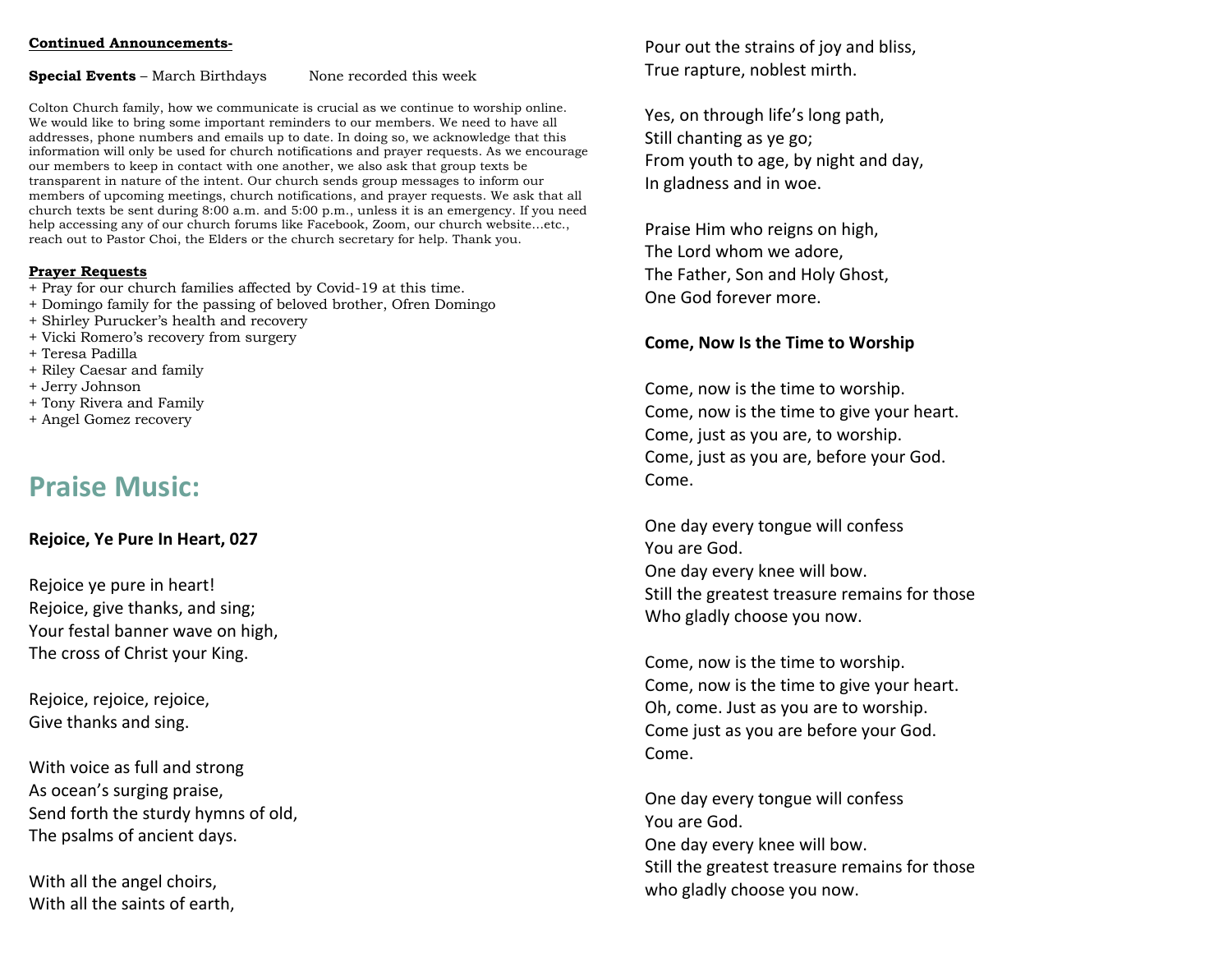Willingly we choose to surrender our lives Willingly our knees will bow With all our heart, soul, mind and strength We gladly choose you now

Come, now is the time to worship. Come, now is the time to give your heart. Come, just as you are to worship. Come, just as you are before your God. Come, come, come

# **Purify My Heart**

Purify my heart Let me be as gold And precious silver Purify my heart Let me be as gold Pure gold

Refiner's fire My heart's one desire Is to be holy Set apart for you Lord I choose to be holy Set apart for you my master Ready to do your will

Purify my heart Cleanse me from within And make me holy Purify my heart Cleanse me from my sin Deep within

Refiner's fire My heart's one desire Is to be holy Set apart for you Lord I choose to be holy Set apart for you my master Ready to do your will

Refiner's fire My heart's one desire Is to be holy Set apart for you Lord I choose to be holy Set apart for you my master Ready to do your will And I am ready to do your will Make me ready to do your will

# **This Is My Desire**

This is my desire To honor You Lord, with all my heart I worship You All I have within me I give You praise All that I adore Is in You

Lord, I give You my heart I give You my soul I live for you alone And every breath that I take Every moment I'm awake Lord, have Your way in me

This is my desire To honor You Lord, with all my heart I worship You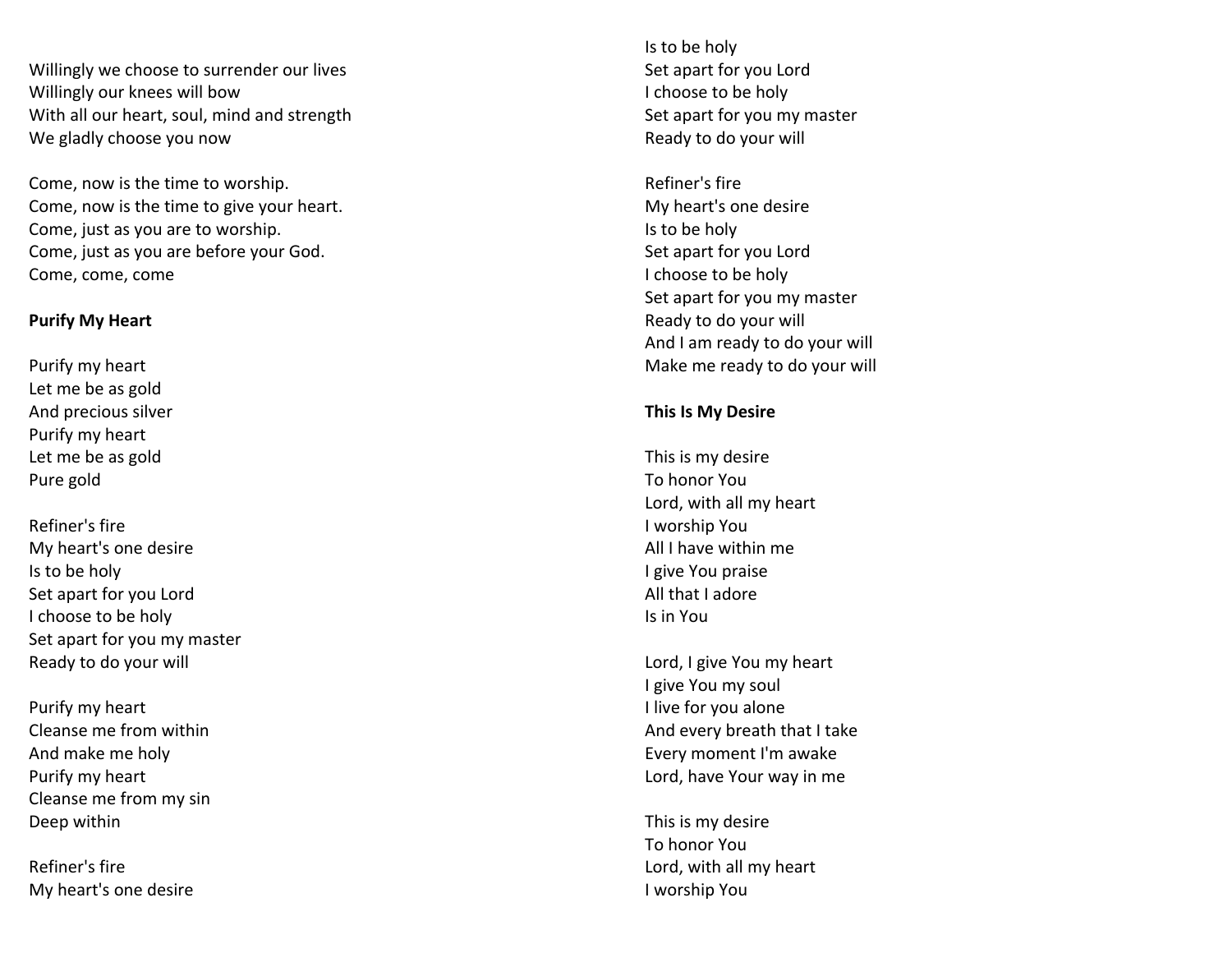All I have within me I give You praise All that I adore Is in You

Lord, I give You my heart I give You my soul I live for you alone Every breath that I take Every moment I'm awake Lord, have Your way in me

Lord, I give You my heart I give You my soul, I live for You alone Every breath that I take, every moment I'm awake Lord, have Your way in me Have Your way Have Your way, have Your way

#### **Come, Just As You Are**

Come just as you are Hear the spirit call Come just as you are Come and see Come receive Come and live forever

Life everlasting Strength for today Taste the living water And never thirst again

## **From the Inside Out**

A thousand times I've failed Still Your mercy remains And should I stumble again

#### I'm caught in Your grace

Everlasting Your light will shine when all else fades Never ending Your glory goes beyond all fame

In my heart and my soul Lord I give You control Consume me from the inside out, Lord

Let justice and praise Become my embrace To love you from the inside out

Your will above all else My purpose remains The art of losing myself In bringing You praise

Everlasting Your light will shine when all else fades Never ending Your glory goes beyond all fame

In my heart and my soul Lord I give You control Consume me from the inside out, Lord

Lord, let justice and praise Become my embrace To love you from the inside out

Everlasting Your light will shine when all else fades Never ending Your glory goes beyond all fame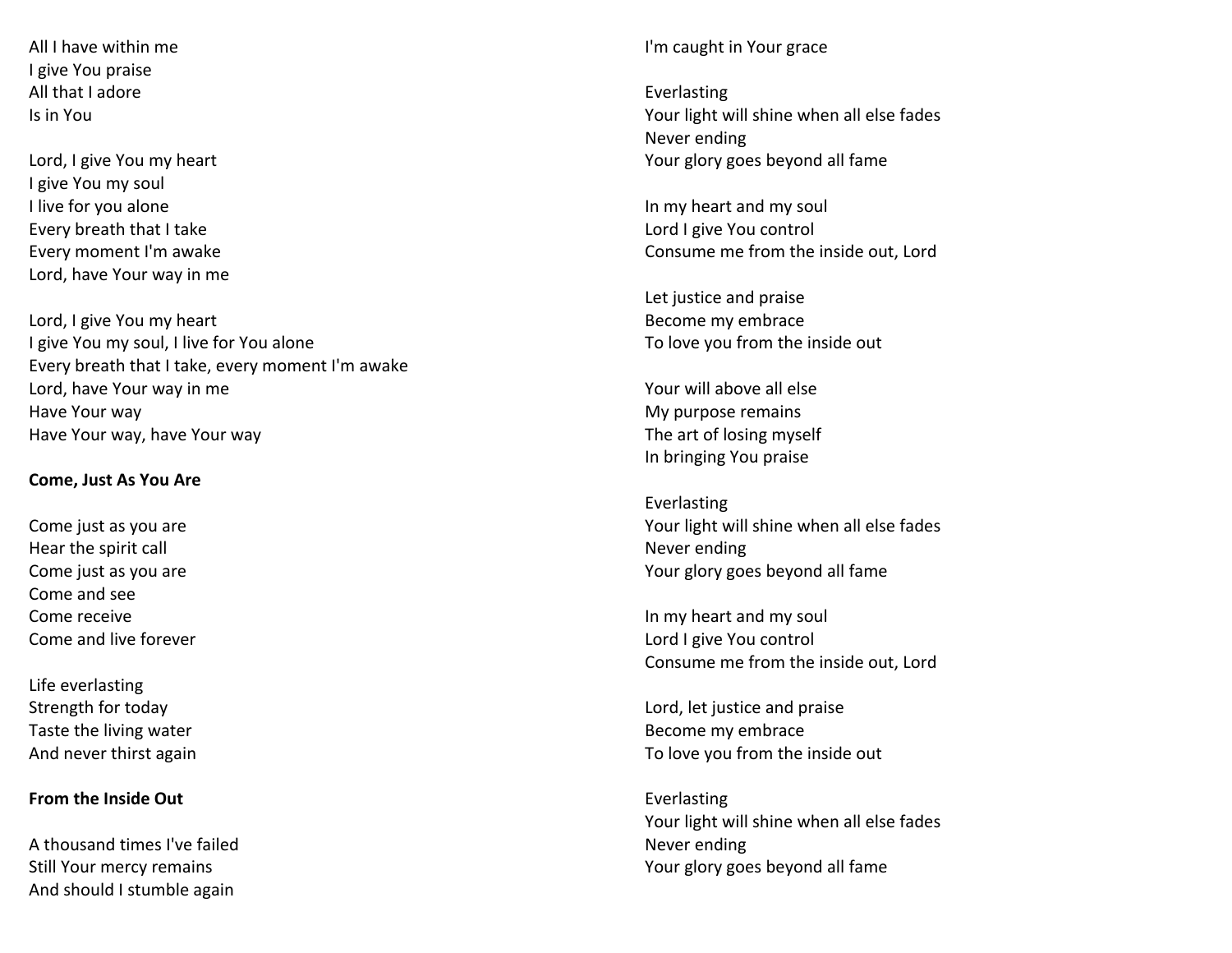And the cry of my heart Is to bring You praise From the inside out Lord my soul cries out

In my heart and my soul I give You control Consume me from the inside out

Lord, let justice and praise Become my embrace To love You from the inside out

Everlasting Your light will shine when all else fades Never ending Your glory goes beyond all fame

And the cry of my heart Is to bring You praise From the inside out Lord my soul cries out

Everlasting Your light will shine when all else fades Never ending Your glory goes beyond all fame

And the cry of my heart Is to bring You praise From the inside out Lord my soul cries out

From the inside out Lord my soul cries out From the inside out Lord my soul cries out

#### **Redeemed**

Redeemed, how I love to proclaim it! Redeemed by the blood of the Lamb; Redeemed thro' His infinite mercy, His child, and forever, I am.

Redeemed, redeemed, Redeemed by the blood of the Lamb; Redeemed, how I love to proclaim it! His child and forever I am.

I think of my blessed Redeemer, I think of Him all the day long; I sing, for I cannot be silent; His love is the theme of my song.

I know I shall see in His beauty The King in whose law I delight, Who lovingly guardeth my footsteps, And giveth me songs in the night.

#### **He Lives**

I serve a risen Savior, He's in the world today; I know that He is living, whatever men may say; I see His hand of mercy, I hear His voice of cheer And just the time I need Him He's always near.

He lives, He lives, Christ Jesus lives today! He walks with me and talks with me along life's narrow way.